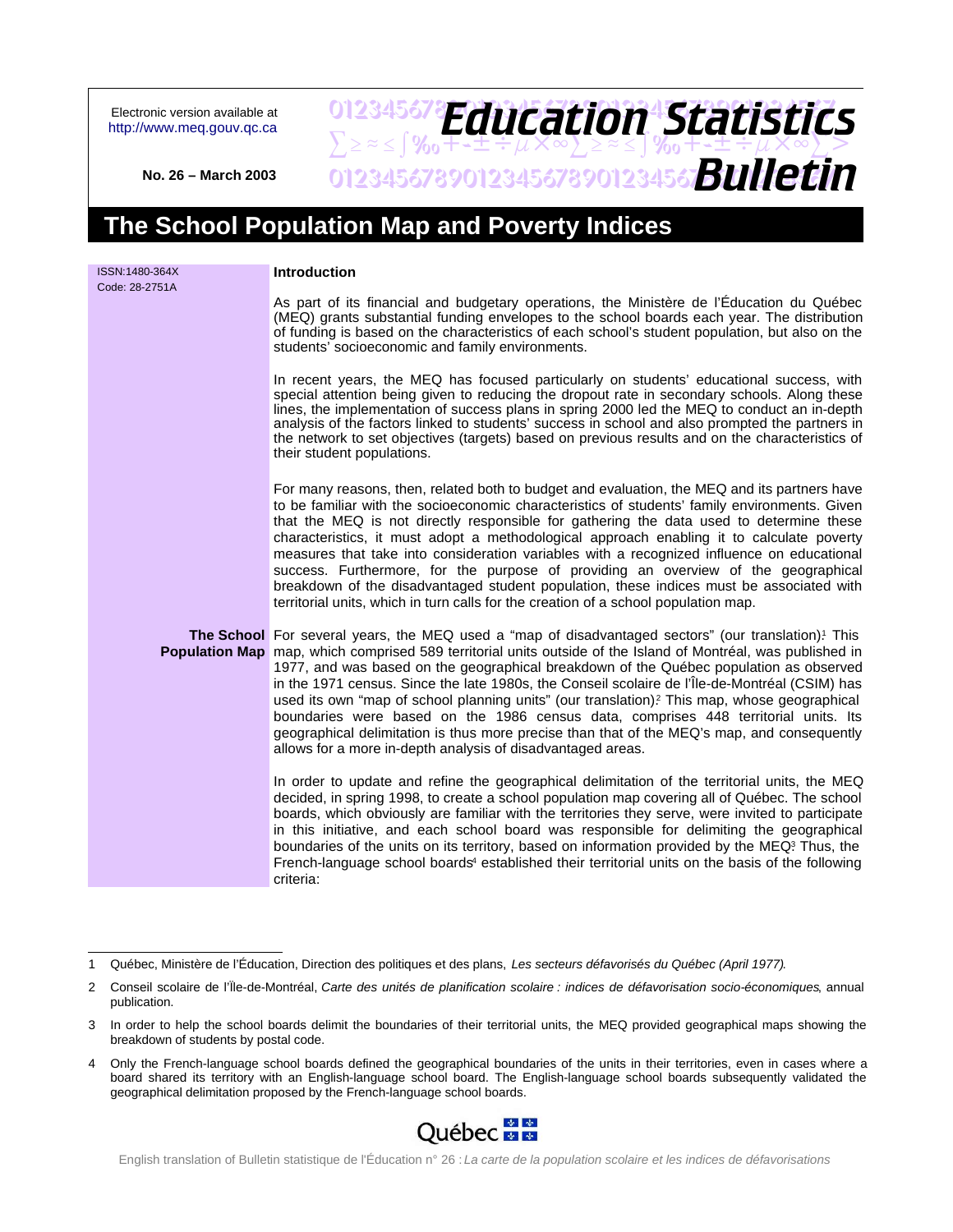• A unit must comprise approximately 600 students (aged 5 to 16 as at September 30, 1998). This criterion was imposed in order to ensure that relevant data taken from the 1996 census were applied to all units. These data have to do with level of schooling, income and employment. For example, as concerns income-related data, there must be at least 325 households in a given unit. • The territory of one unit must adjoin another. • The population in a given territorial unit must be as homogeneous as possible in terms of social, economic and family characteristics. This criterion was established to ensure that the indices calculated for a given unit reflect the actual circumstances of as many families as possible. This initiative was launched in spring 1998 and completed in fall of the same year, and resulted in the adoption of a school population map. This new map, which better reflects the current reality of Québec and boasts a degree of precision comparable to the map of the CSIM, comprises 1445 territorial units covering all of Québec, with the exception of territories served by special-status school boards.<sup>5</sup> The Commission scolaire de Montréal has the largest number of territorial units with 135, followed by the Marguerite-Bourgeoys, Laval and Marie-Victorin school boards with 106, 72 and 65 units respectively. At the opposite end of the spectrum, the Commission scolaire de la Moyenne-Côte-Nord and the Commission scolaire des Îles have only 2 and 3 units respectively (see [Table](#page-5-0) 1 for the geographical breakdown of the territorial units). This school population map will be updated in fall 2002. Based on school population data for 2001-2002, adjustments will be made to the geographical boundaries of the units in order to maintain a demographic balance. In some regions of Québec, student mobility and population growth mean that major changes will have to be envisaged. This update will also provide an opportunity to correct certain errors in the methodological approach. For example, in the case of certain municipalities which, in 1998, had only one rural postal code and now have several urban postal codes, it will be possible to create a number of units where before there was only one. <sup>6</sup> Finally, this update will also allow certain improvements to be made, especially in areas where the population characteristics lack homogeneity. **Poverty Indices The global poverty index formerly used by the MEQ** For several years, the MEQ used a global poverty index. This index was calculated for each of the 589 territorial units on the map of disadvantaged sectors. Several variables, the values of which were taken from the Canadian census of 1971, were used to calculate this global index. First, nine variables were applied to each of the 589 units. Then other variables were added, according to the settlement pattern. For example, for highly urbanized and small-town areas, 14 variables were used to calculate the global index, whereas 11 variables were used for rural and non-urbanized areas. These variables were socioeconomic (parents' income, father's occupation or inactivity, quality of housing, etc.) and cultural (mother's level of schooling, school attendance, incidence of single-parent families, etc.). The methodological approach underpinning the calculation of this global index was rigorous; however, its greatest weakness was its obsolete nature, given that the variables used were more typical of the society and economy of Québec during the 1970s.<sup>7</sup> **The poverty index based on low-income cut-offs**

Since the late 1980s, when data from the 1986 census became available, the CSIM has calculated a poverty index for each of its 448 territorial units, based mainly on the low-income cut-off (LICO) but also taking into consideration the following:

English translation of Bulletin statistique de l'Éducation n° 26 : La carte de la population scolaire et les indices de défavorisations

<sup>5</sup> The Littoral, Cree and Kativik school boards are not included in the school population map.

<sup>6</sup> The student's postal code is the smallest geographical unit in the MEQ's files. This means that the territory of a unit cannot be smaller than the territory corresponding to a postal code. This update will involve correcting the geocoding (cartographic location) of certain postal codes.

<sup>7</sup> Québec, Ministère de l'Éducation, Direction des politiques et des plans, Les secteurs défavorisés du Québec (April 1977). Pages 78 to 111 present a detailed description of the methodological approach and the variables used (in French only).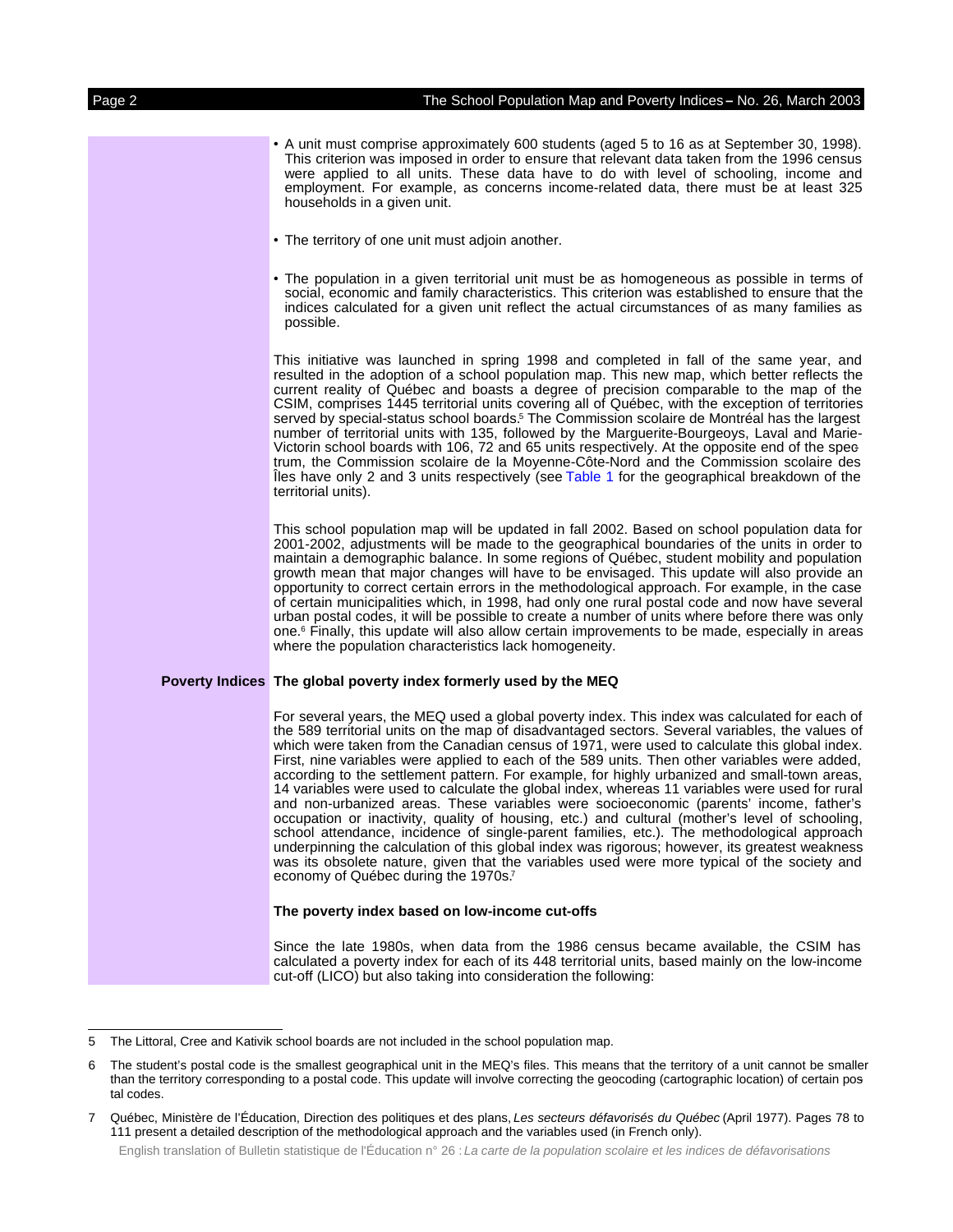- the proportion of families living below the LICO line (\$31682 for the Montréal area, according to the 1996 census);
- 20% of the proportion of families with an income between the LICO and the LICO plus one third (quasi low-income);
- a slight adjustment to the index obtained (low-income and quasi low-income). Three adjustment factors are used for this purpose: the proportion of families headed by lone women, parental economic inactivity and maternal undereducation (less than 9 years of schooling). The impact of this adjustment on the value of the index is only one percentage point on average, which means that it is mainly a low-income index.

This poverty index, designed by the CSIM, is used in its current form by the MEQ and has been applied to the 1445 territorial units of the school population map since 1999. However, although eminently appropriate for the territory served by the CSIM, this index becomes problematic when applied to Québec as a whole, given that LICOs vary according to population density. The 1996 census established the LICOs according to population density as follows:

| • urban area (500 000 inhabitants or more):    | \$31 682 |
|------------------------------------------------|----------|
| • urban area (100 000 to 499 999 inhabitants): | \$27982  |
| • urban area (30 000 to 99 999 inhabitants):   | \$27 338 |
| • urban area (fewer than 30 000 inhabitants):  | \$24 922 |
| $\cdot$ rural area:                            | \$21 690 |

These different LICOs make interregional comparisons more difficult with regard to disadvantaged areas. When this index is applied to all territorial units in Québec, disadvantaged areas would seem to be found mainly in those units located in the downtown core of major urban centres, especially Montréal and Québec City, that is, in areas where crossing the LICO line is the most difficult. Thus, the territories of school boards that correspond to the downtown areas of these two census metropolitan areas account for 216 of the 287 most disadvantaged units,<sup>8</sup> according to this index (see [Table](#page-6-0) 2).

The use of this index paints an essentially urban picture of disadvantaged areas. Since the calculation of the poverty index by school is based on the indices of each student's territorial unit, the general result is that schools located in the downtown core of major urban centres are the ones identified as being disadvantaged (see [Table](#page-7-0) 3), and are thus given priority in the development of programs designed to foster educational success.

### **The MEQ's new poverty index (socioeconomic environment index)**

The application of the poverty index based on LICOs to Québec as a whole prompted negative reactions in a number of areas, including more remote regions such as Abitibi-Témiscamingue, Nord-du-Québec, Saguenay-Lac-Saint-Jean, Côte-Nord, Bas-Saint-Laurent and Gaspésie-Îles-de-la-Madeleine. The partners in these regions, who must often cope with difficult situations, held that disadvantaged students could not be judged by LICOs alone.

In response to this problem, the MEQ began a study designed to assess the influence of certain socioeconomic factors on student success. Using school data and variables considered in the 1996 census, this study revealed that three of these factors had a significant impact on educational success. The following preliminary observations were applied to all 1445 units:

• The simple correlation between the proportion of undereducated mothers (women who did not complete secondary school) and academic underachievement (students who have not obtained a diploma by age 19) is 0.54.

English translation of Bulletin statistique de l'Éducation n° 26 : La carte de la population scolaire et les indices de défavorisations

<sup>8</sup> The poverty index by school is obtained by calculating the weighted average of the indices pertaining to students who attend the school in question. The schools, like the units, are then assigned a decile rank. Units and schools with decile ranks of 9 and 10 correspond to the most disadvantaged units and schools.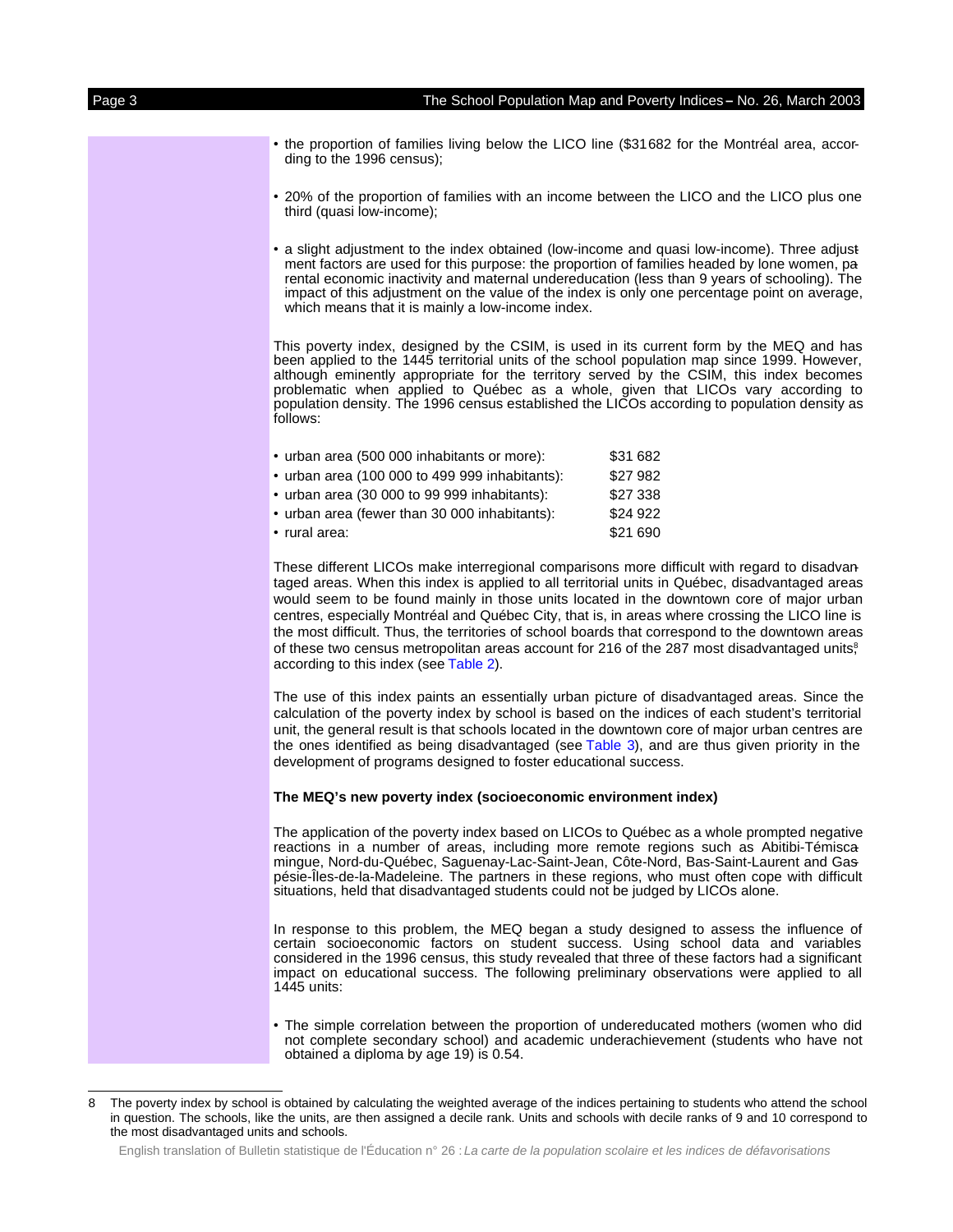The simple correlation between the proportion of families in which the parents are economically inactive<sup>9</sup> and academic underachievement is 0.41.

• The simple correlation between the proportion of families living below the LICO line and academic underachievement is 0.39.

Following this analysis of the correlation between each of the explanatory variables and academic underachievement, a study of the simultaneous impact of these three socioeconomic factors was conducted using simple linear regression. The findings of this study show that the variables represent 57% of the variation in academic underachievement. The most powerful explanatory variables are maternal undereducation and parental economic inactivity, since they account for 96.3% of the variance explained by the regression. The proportion of the index that actually pertains to the LICO is thus negligible, weighing in at only 3.7%. This means that, once the first two variables have been taken into account, low income actually contributes very little to explaining academic underachievement.

The results of these studies and the existence of several LICOs prompted the MEQ to develop a new poverty index that disregards LICOs. The socioeconomic environment index is henceforth based on maternal undereducation (which accounts for two thirds of the weight of the index) and parental economic inactivity. The application of this new index to the 1445 territorial units substantially modifies the geographical breakdown of disadvantaged areas; indeed, a number of school boards and regions with almost no schools or units classified as disadvantaged according to the previous index now include several such units (se[eTable](#page-6-0) 2).

The application of this new index has major repercussions on the geographical breakdown of schools with students from disadvantaged areas. Even though schools located in the downtown core of urban centres are still among the most disadvantaged, other schools in remote regions are now being targeted by programs designed to foster educational success (see [Table](#page-7-0) 3).

**Constraints linked** The school population map and the poverty indices are essential, useful tools for the MEQ and **to the use of the** its partners. However, they do have limitations, which are related to their methodological school population map approach. For example, the indices calculated first by unit and then by school are "ecological and the poverty indices indices." The indices pertaining to a given student are based on the characteristics observed for all of the families in his or her unit, whereas in reality, the characteristics of that student's family may be quite different. Therefore, the index attributed to this student does not always reflect his or her family circumstances. Given that each student brings to the school the value of the index of his or her territorial unit, the index calculated for the school suffers from the same distortion. Consequently, a school should not be described as being made up of disadvantaged students, but rather of students from disadvantaged areas.

> Since this constraint is inherent to the methodological approach used, there is an increasingly pressing need to find an alternate solution, given that more and more special programs are being implemented in public schools, and that these schools will have a tendency to select the strongest students, as private schools do now. These students, whose family environment tends to be more favourable than that of most other students in the territorial unit, will bring the index of their unit with them to the school. As a result, the poverty index of a school that uses selective admission procedures will not be representative of the actual family characteristics of such students (probable overestimation of disadvantaged areas).

> An alternate solution might call for the inclusion of a question regarding the parents' level of schooling in the declaration of student population. The MEQ would then have access to detailed information concerning the level of schooling of the parents of each student. This new information, added to the ecological variables (map and indices), would enhance the value of current poverty indices and potential comparative indices.<sup>10</sup>

That is, people who did not work during the year preceding the census (1995, in this case).

<sup>10</sup> Based on existing direct information concerning students' progress in school, new direct information concerning parents' level of schooling and indirect information obtained from the census using the school population map, comparative or projected results could be established for each school.

English translation of Bulletin statistique de l'Éducation n° 26 : La carte de la population scolaire et les indices de défavorisations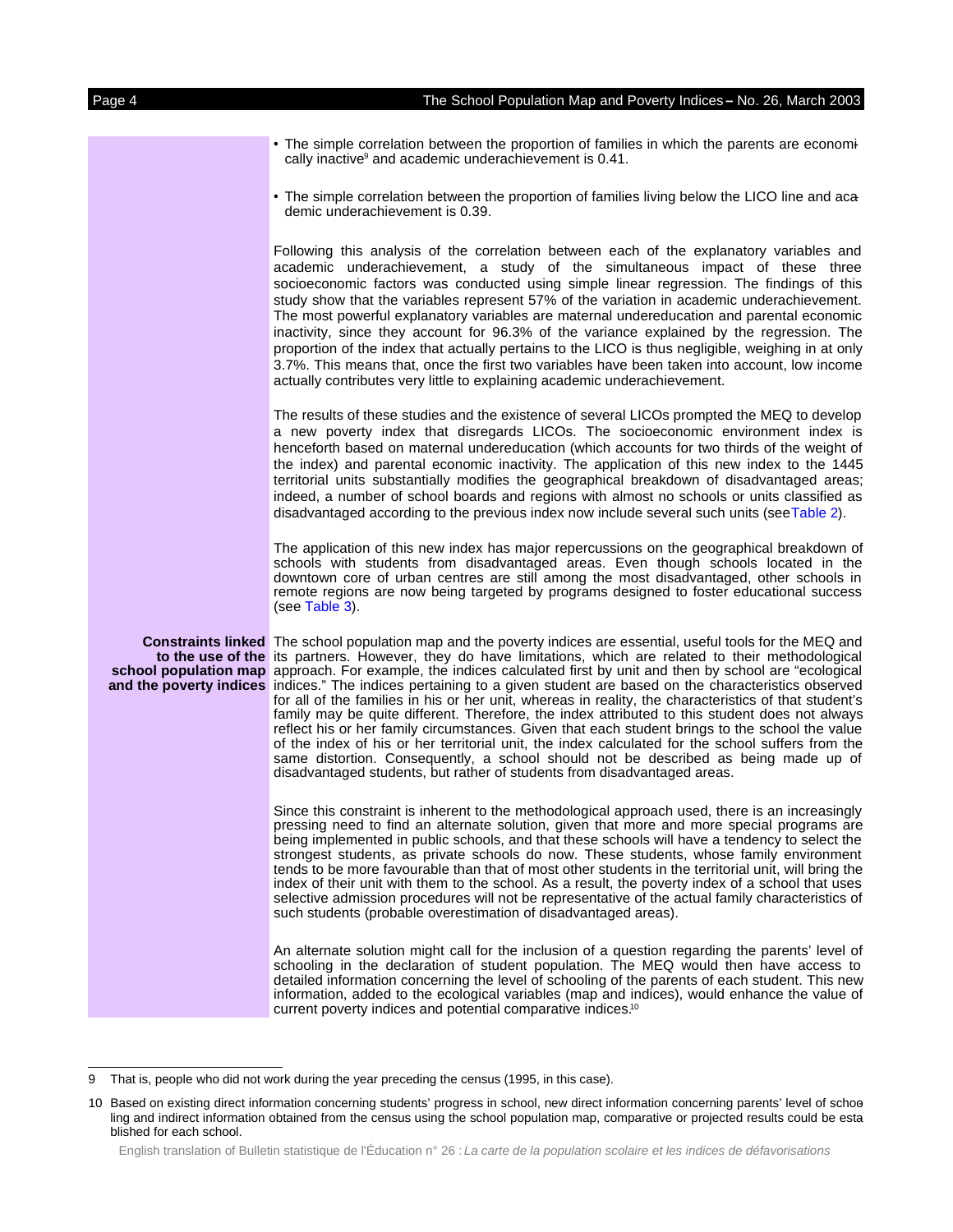Furthermore, the indices by unit are calculated every five years, that is, based on census data. These indices, which provide information on a given situation at a precise moment in time (the date of the census), are less and less indicative of the actual situation of a unit as the date of the census recedes. The mobility of families and students and the rapid economic and cultural transformations that occur in a city or environment can diminish the value of the indices calculated over the years. Given that the indices by school are calculated every year, based on annual student enrollment but also on the characteristics observed in the census, they too become less pertinent as the date of the census becomes more distant.

**Conclusion** The school population map and the poverty indices have become, in recent years, strategic working tools. Indeed, both poverty indices—the one based on LICOs and the one based on maternal undereducation and parental economic inactivity—are used in the development of numerous MEQ funding programs. Within the framework of activities associated with the success plans for elementary and secondary schools, the new poverty index, calculated by school, has helped established indices for comparable socioeconomic environments. It is these comparative indices that serve as reference points for the MEQ and its partners in the network, who draw on them with a view to setting targets to be met in the coming years.

> These vital activities bear witness to the increasing importance of the map and the indices in the MEQ's daily activities. It is thus essential to continue efforts to improve the quality of these tools. In addition to updating the school population map every five years, we must analyze in greater depth external factors that have an impact on the retention, success and dropout rates of elementary and secondary students. In this regard, work is currently under way that should make it possible, over the coming school year, to better define, where applicable, the economic, social and cultural factors most closely associated with educational success.

**For further information:** Luc Beauchesne 418 644-6680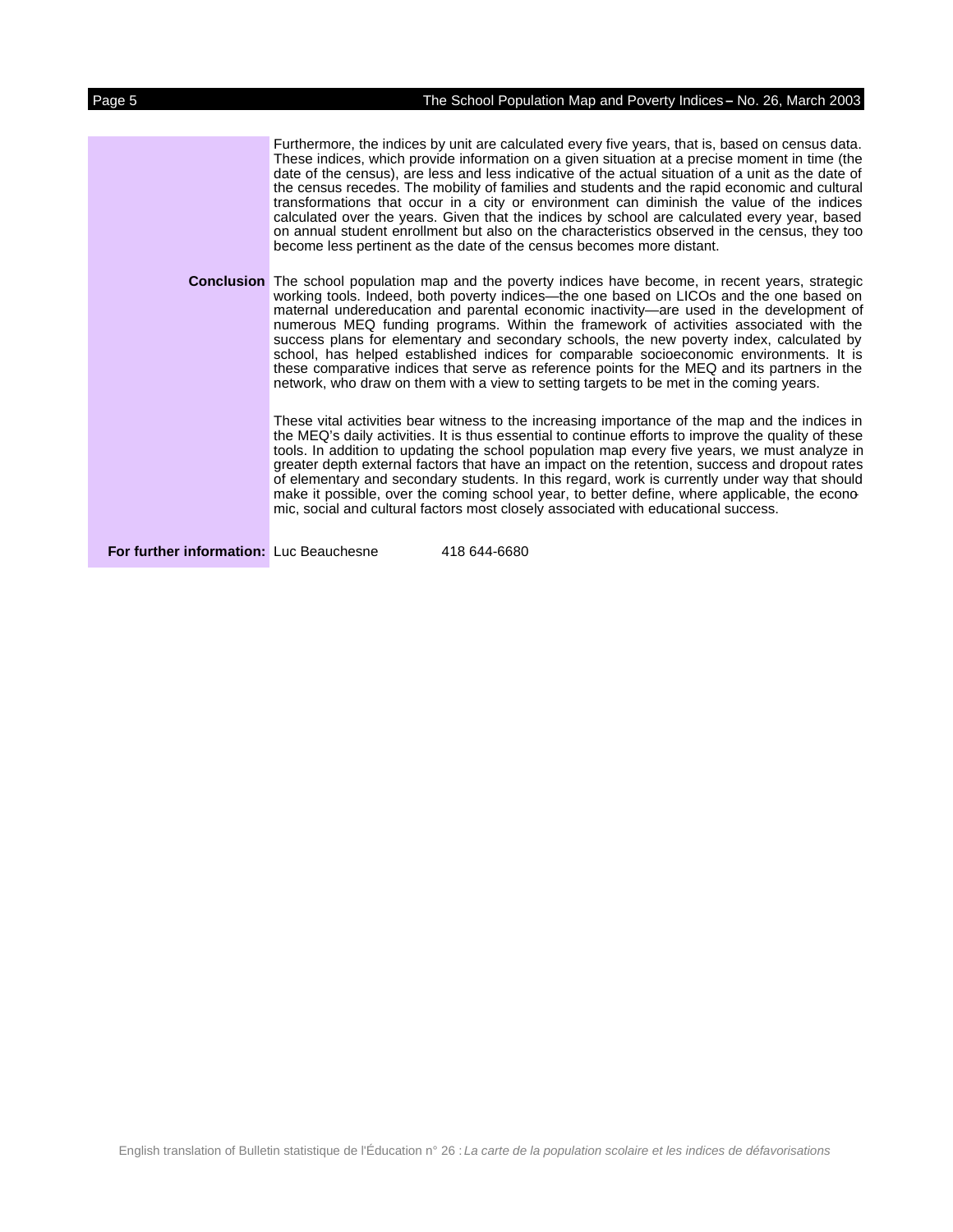# <span id="page-5-0"></span>Page 6 The School Population Map and Poverty Indices - No. 26, March 2003

### **Table 1**

Breakdown of territorial units of the school population map, by administrative region and French-language school board

| <b>BAS-SAINT-LAURENT</b>         | 46              |
|----------------------------------|-----------------|
| CS des Monts-et-Marées           | 10              |
| CS des Phares                    | 16              |
| CS du Fleuve-et-des-Lacs         | 8               |
| CS Kamouraska-Rivière-du-Loup    | 12              |
|                                  |                 |
|                                  |                 |
| SAGUENAY-LAC-SAINT-JEAN          | 66              |
| CS du Pays-des-Bleuets           | 15              |
| CS du Lac-Saint-Jean             | 12              |
| CS des Rives-du-Saguenay         | 24              |
| CS De La Jonquière               | 15              |
|                                  |                 |
| CAPITALE-NATIONALE               | 115             |
| CS de Charlevoix                 | 6               |
| CS de la Capitale                | 38              |
| CS des Découvreurs               | 24              |
| CS des Premières-Seigneuries     | 39              |
| CS de Portneuf                   | 8               |
|                                  |                 |
| <b>MAURICIE</b>                  | 53              |
| CS du Chemin-du-Roy              | $\overline{31}$ |
| CS de l'Énergie                  | 22              |
|                                  |                 |
| <b>ESTRIE</b>                    | 61              |
| CS des Hauts-Cantons             | $\overline{12}$ |
| CS de la Région-de-Sherbrooke    | 32              |
| CS des Sommets                   | 17              |
|                                  |                 |
|                                  |                 |
| MONTRÉAL                         | 292             |
| CS de la Pointe-de-l'Île         | 51              |
| CS de Montréal                   | 135             |
| CS Marguerite-Bourgeoys          | 106             |
|                                  |                 |
| <b>OUTAOUAIS</b>                 | 70              |
| <b>CS des Draveurs</b>           | 28              |
| CS des Portages-de-l'Outaouais   | 24              |
| CS au Cœur-des-Vallées           | 9               |
| CS des Hauts-Bois-de-l'Outaouais | 9               |
|                                  |                 |
| ABITIBI-TÉMISCAMINGUE            | 38              |
| CS du Lac-Témiscamingue          | 4               |
| CS de Rouyn-Noranda              | 10              |
| CS Harricana                     | 7               |
| CS de l'Or-et-des-Bois           | 11              |
| CS du Lac-Abitibi                | 6               |
|                                  |                 |
| <b>CÔTE-NORD</b>                 | 26              |
| CS de l'Estuaire                 | $\overline{13}$ |
| CS du Fer                        | 11              |
| CS de la Moyenne-Côte-Nord       | 2               |
|                                  |                 |

| <b>BAS-SAINT-LAURENT</b>                       | 46              | <b>NORD-DU-QUÉBEC</b>                              | 5               |
|------------------------------------------------|-----------------|----------------------------------------------------|-----------------|
| CS des Monts-et-Marées                         | 10              | CS de la Baie-James                                | 5               |
| CS des Phares                                  | 16              |                                                    |                 |
| CS du Fleuve-et-des-Lacs                       | 8               |                                                    |                 |
| CS Kamouraska-Rivière-du-Loup                  | 12              | GASPÉSIE-ÎLES-DE-LA-MADELEINE<br>CS des Îles       | 22              |
|                                                |                 | CS des Chic-Chocs                                  | 3<br>7          |
| <b>SAGUENAY-LAC-SAINT-JEAN</b>                 | 66              | CS René-Lévesque                                   | 12              |
| CS du Pays-des-Bleuets                         | 15              |                                                    |                 |
| CS du Lac-Saint-Jean                           | 12              |                                                    |                 |
| CS des Rives-du-Saguenay                       | 24              | <b>CHAUDIÈRE-APPALACHES</b>                        | 90              |
| CS De La Jonquière                             | 15              | CS de la Côte-du-Sud                               | 14              |
|                                                |                 | CS de L'Amiante                                    | 10              |
|                                                |                 | CS de la Beauce-Etchemin                           | 30              |
| <b>CAPITALE-NATIONALE</b>                      | 115             | CS des Navigateurs                                 | 36              |
| CS de Charlevoix                               | 6               |                                                    |                 |
| CS de la Capitale                              | 38              |                                                    |                 |
| CS des Découvreurs                             | 24              | LAVAL                                              | 72              |
| CS des Premières-Seigneuries<br>CS de Portneuf | 39<br>8         | CS de Laval                                        | $\overline{72}$ |
|                                                |                 |                                                    |                 |
|                                                |                 | <b>LANAUDIÈRE</b>                                  | 76              |
| <b>MAURICIE</b>                                | 53              | CS des Affluents                                   | 47              |
| CS du Chemin-du-Roy                            | $\overline{31}$ | CS des Samares                                     | 29              |
| CS de l'Énergie                                | 22              |                                                    |                 |
|                                                |                 |                                                    |                 |
|                                                |                 | <b>LAURENTIDES</b>                                 | 91              |
| <b>ESTRIE</b>                                  | 61              | CS de la Seigneurie-des-Mille-Îles                 | 48              |
| CS des Hauts-Cantons                           | 12              | CS de la Rivière-du-Nord                           | 24              |
| CS de la Région-de-Sherbrooke                  | 32              | CS des Laurentides                                 | 12              |
| CS des Sommets                                 | 17              | <b>CS Pierre-Neveu</b>                             | 7               |
|                                                |                 |                                                    |                 |
| MONTRÉAL                                       | 292             | <b>MONTÉRÉGIE</b>                                  | 274             |
| CS de la Pointe-de-l'Île                       | 51              | CS de Sorel-Tracy                                  | 11              |
| CS de Montréal                                 | 135             | CS de Saint-Hyacinthe                              | 20              |
| CS Marguerite-Bourgeoys                        | 106             | CS des Hautes-Rivières<br><b>CS Marie-Victorin</b> | 30<br>65        |
|                                                |                 | CS des Patriotes                                   | 50              |
| OUTAOUAIS                                      | 70              | CS du Val-des-Cerfs                                | 25              |
| CS des Draveurs                                | 28              | CS des Grandes-Seigneuries                         | 36              |
| CS des Portages-de-l'Outaouais                 | 24              | CS de la Vallée-des-Tisserands                     | 18              |
| CS au Cœur-des-Vallées                         | 9               | CS des Trois-Lacs                                  | 19              |
| CS des Hauts-Bois-de-l'Outaouais               | 9               |                                                    |                 |
|                                                |                 | CENTRE-DU-QUÉBEC                                   | 48              |
| ABITIBI-TÉMISCAMINGUE                          | 38              | CS de la Riveraine                                 | 10              |
| CS du Lac-Témiscamingue                        | 4               | CS des Bois-Francs                                 | 20              |
| CS de Rouyn-Noranda                            | 10              | CS des Chênes                                      | 18              |
| CS Harricana                                   | 7               |                                                    |                 |
|                                                | 11              |                                                    |                 |
| CS de l'Or-et-des-Bois                         |                 |                                                    |                 |
| CS du Lac-Abitibi                              | 6               |                                                    |                 |
|                                                |                 |                                                    |                 |
| <b>CÔTE-NORD</b>                               | 26              |                                                    |                 |
| CS de l'Estuaire                               | 13              |                                                    |                 |
| CS du Fer<br>CS de la Moyenne-Côte-Nord        | 11<br>2         | <b>QUÉBEC TOTAL</b>                                | 1445            |

Source: Ministère de l'Éducation, Carte de la population scolaire, 1999.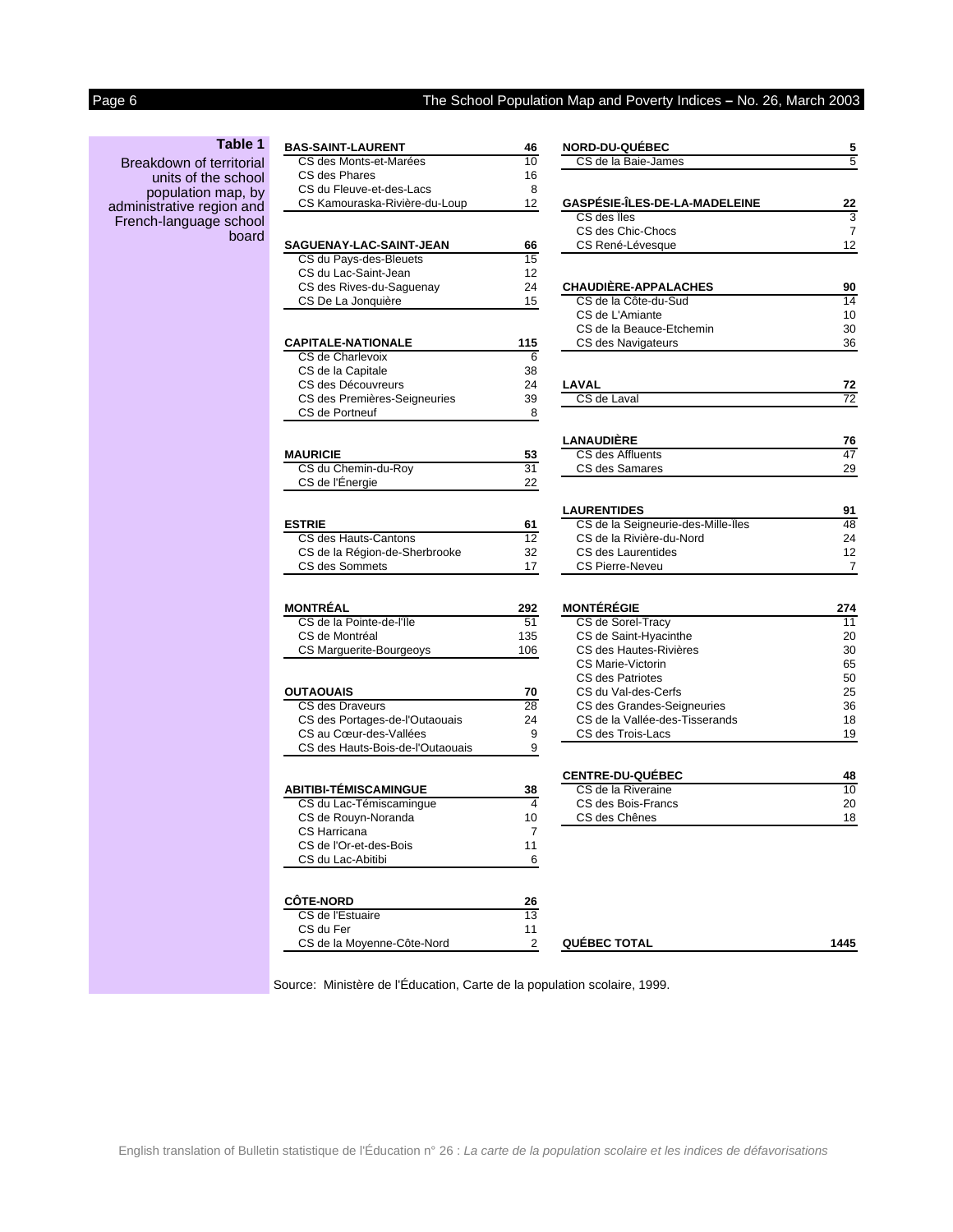### The School Population Map and Poverty Indices - No. 26, March 2003

<span id="page-6-0"></span>

| :T<br>١ |  |  |
|---------|--|--|
|---------|--|--|

| <b>Table 2</b>                                           | Census metropolitan<br>Total  |          |                | Units with decile ranks of 9 or 10 |  |
|----------------------------------------------------------|-------------------------------|----------|----------------|------------------------------------|--|
| Breakdown of territorial<br>units with decile ranks of 9 | areas (CMA) or                | number   | according to   | according to                       |  |
| and 10 according to the                                  | administrative regions        | of units | the low-income | the socioeconomic                  |  |
| low-income index and the                                 | School boards                 |          | index          | environment index                  |  |
| socioeconomic<br>environment index, by                   | <b>CMA OF MONTRÉAL</b>        |          |                |                                    |  |
| census metropolitan area,                                | CS de la Pointe-de-l'Île      | 51       | 30             | 13                                 |  |
| French-language school                                   | CS de Montréal                | 135      | 104            | 63                                 |  |
| board and administrative                                 | CS Marguerite-Bourgeoys       | 106      | 34             | 11                                 |  |
| region                                                   | CS de Laval                   | 72       | 13             | 5                                  |  |
|                                                          | CS Marie-Victorin             | 65       | 21             | 13                                 |  |
|                                                          | CMA OF QUÉBEC                 |          |                |                                    |  |
|                                                          | CS de la Capitale             | 38       | 14             | 9                                  |  |
|                                                          | <b>SUBTOTAL</b>               | 467      | 216            | 114                                |  |
|                                                          | ADMINISTRATIVE REGIONS        |          |                |                                    |  |
|                                                          | Bas-Saint-Laurent             | 46       | 1              | 13                                 |  |
|                                                          | Saguenay-Lac-Saint-Jean       | 66       | 3              | 13                                 |  |
|                                                          | Capitale-Nationale (1)        | 77       | 3              | $\ensuremath{\mathsf{3}}$          |  |
|                                                          | Mauricie                      | 53       | 11             | 16                                 |  |
|                                                          | Estrie                        | 61       | 6              | 11                                 |  |
|                                                          | Outaouais                     | 70       | 12             | 16                                 |  |
|                                                          | Abitibi-Témiscamingue         | 38       | 1              | 11                                 |  |
|                                                          | Côte-Nord                     | 26       | 0              | 10                                 |  |
|                                                          | Nord-du-Québec                | 5        | 0              | $\mathbf 1$                        |  |
|                                                          | Gaspésie-Îles-de-la-Madeleine | 22       | 3              | 10                                 |  |
|                                                          | Chaudière-Appalaches          | 90       | 3              | 17                                 |  |
|                                                          | Lanaudière                    | 76       | 5              | 10                                 |  |
|                                                          | Laurentides                   | 91       | 14             | 18                                 |  |
|                                                          | Montérégie (2)                | 209      | 8              | 20                                 |  |
|                                                          | Centre-du-Québec              | 48       | 1              | 4                                  |  |
|                                                          | <b>SUBTOTAL</b>               | 978      | 71             | 173                                |  |
|                                                          | <b>QUÉBEC TOTAL</b>           | 1445     | 287            | 287                                |  |

Notes:

(1) Does not include the Commission scolaire de la Capitale.

(2) Does not include the Commission scolaire Marie-Victorin.

Source: Ministère de l'Éducation, Carte de la population scolaire, 1999.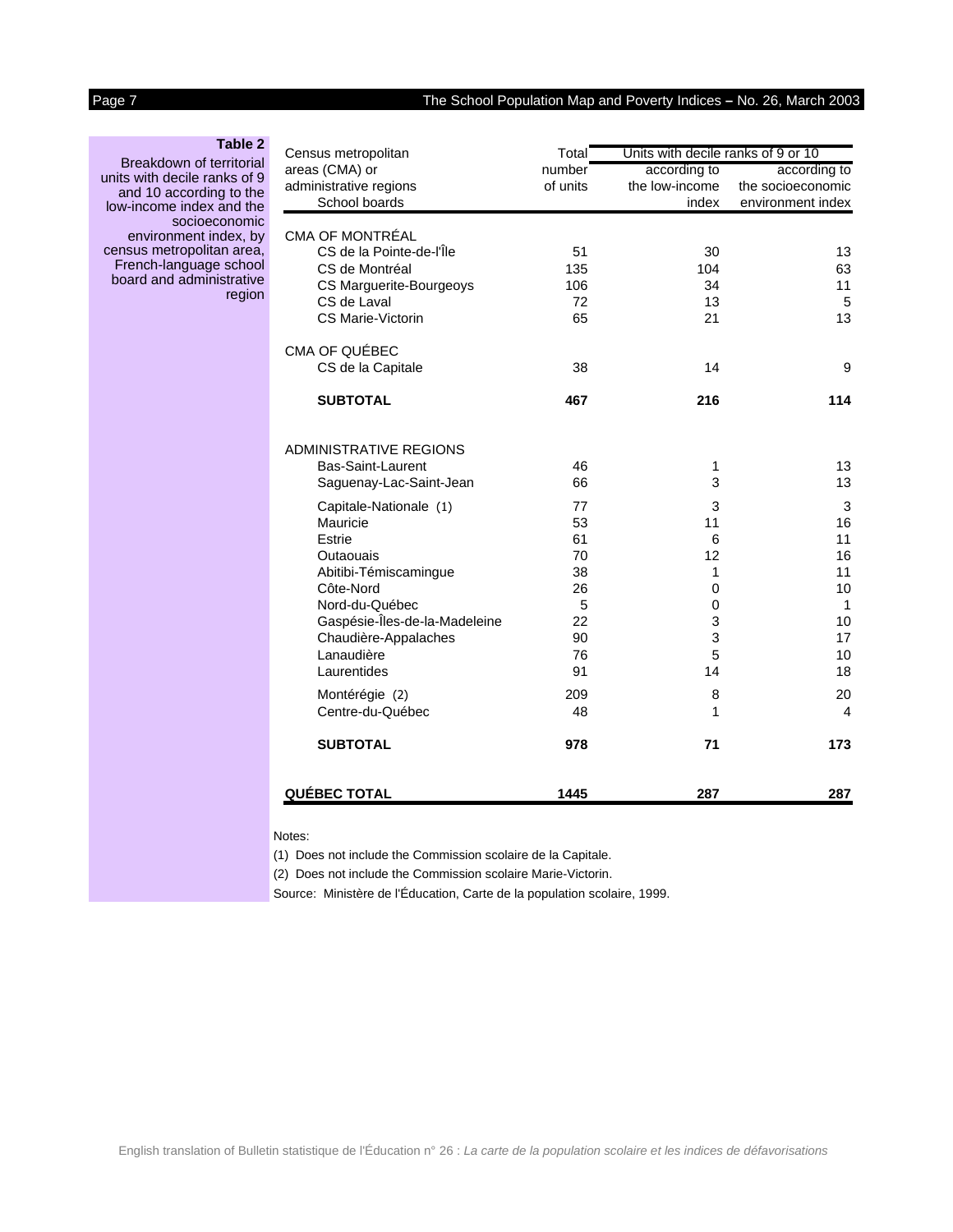# <span id="page-7-0"></span>Page 8 The School Population Map and Poverty Indices **–** No. 26, March 2003

| Table 3                      |
|------------------------------|
| Breakdown of secondary       |
| schools with decile ranks of |
| 9 and 10 according to the    |
| low-income index and the     |
| socioeconomic                |
| environment index, by        |
| census metropolitan area.    |
| school board and             |
| administrative region,       |
| 2001-2002                    |

| Census metropolitan                                | Total      | Schools with decile ranks of 9 or 10 |                     |  |
|----------------------------------------------------|------------|--------------------------------------|---------------------|--|
| areas (CMA) or                                     | number     | according to                         | according to        |  |
| administrative regions                             | of schools | the low-income                       | the socioeconomic   |  |
| School boards                                      |            | index                                | environment index   |  |
|                                                    |            |                                      |                     |  |
| <b>CMA OF MONTRÉAL</b><br>CS de la Pointe-de-l'Île |            |                                      |                     |  |
| CS de Montréal                                     | 15<br>49   | 11<br>44                             | 4<br>32             |  |
| CS Marguerite-Bourgeoys                            | 19         | 10                                   | $\sqrt{3}$          |  |
| CS de Laval                                        | 21         | 8                                    | $\overline{c}$      |  |
| <b>CS Marie-Victorin</b>                           | 14         | 5                                    | $\overline{2}$      |  |
| English-Montréal School Board                      | 36         | 35                                   | 11                  |  |
| Lester-B.-Pearson School Board                     | 17         | 3                                    | 0                   |  |
|                                                    |            |                                      |                     |  |
| CMA OF QUÉBEC                                      |            |                                      |                     |  |
| CS de la Capitale                                  | 14         | 7                                    | 5                   |  |
| <b>SUBTOTAL</b>                                    | 185        | 123                                  | 59                  |  |
| <b>ADMINISTRATIVE REGIONS</b>                      |            |                                      |                     |  |
| Bas-Saint-Laurent                                  | 38         | $\mathbf 1$                          | 19                  |  |
| Saguenay-Lac-Saint-Jean                            | 27         | $\overline{2}$                       | 11                  |  |
|                                                    | 45         |                                      |                     |  |
| Capitale-Nationale (1)<br>Mauricie                 | 26         | 0<br>4                               | $\overline{c}$<br>6 |  |
| Estrie                                             | 36         | $\overline{c}$                       | 8                   |  |
| Outaouais                                          | 34         | 4                                    | 9                   |  |
| Abitibi-Témiscamingue                              | 21         | 0                                    | 14                  |  |
| Côte-Nord                                          | 18         | 0                                    | 11                  |  |
| Nord-du-Québec                                     | 6          | 0                                    | 1                   |  |
| Gaspésie-Îles-de-la-Madeleine                      | 29         | 4                                    | 16                  |  |
| Chaudière-Appalaches                               | 37         | 1                                    | 8                   |  |
| Laval (2)                                          | 4          | 1                                    | $\mathbf 0$         |  |
| Lanaudière                                         | 31         | 3                                    | 8                   |  |
| Laurentides                                        | 36         | $\overline{c}$                       | 10                  |  |
| Montérégie (3)                                     | 72         | $\mathbf{1}$                         | 5                   |  |
| Centre-du-Québec                                   | 28         | $\mathbf 0$                          | 5                   |  |
| <b>SUBTOTAL</b>                                    | 488        | 25                                   | 133                 |  |
| <b>QUÉBEC TOTAL</b>                                | 673        | 148                                  | 192                 |  |

Notes:

(1) Does not include the Commission scolaire de la Capitale.

(2) Does not include the Commission scolaire de Laval.

(3) Does not include the Commission scolaire Marie-Victorin.

Source: Ministère de l'Éducation, Carte de la population scolaire, 1999.